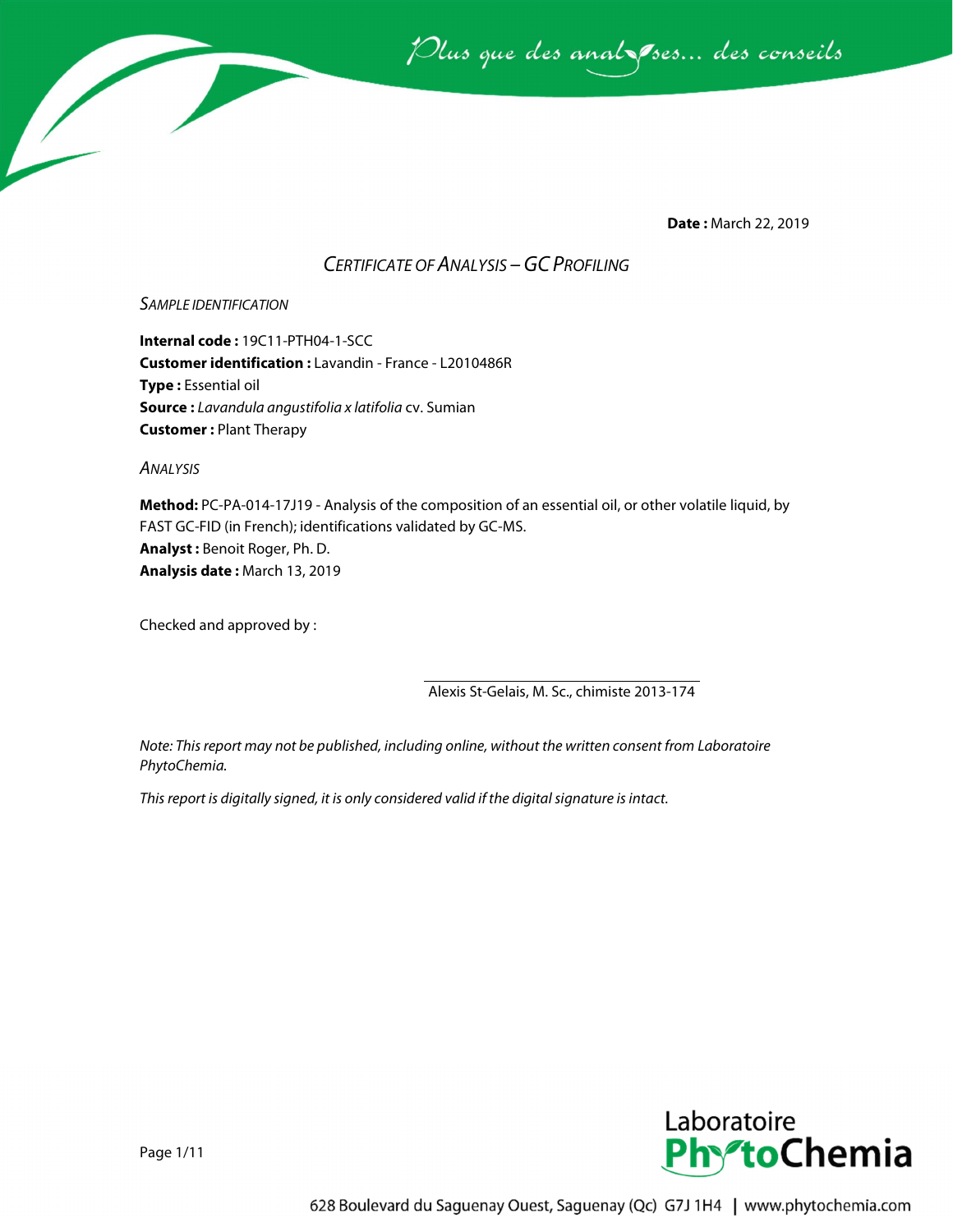#### *PHYSICOCHEMICAL DATA*

#### **Physical aspect:** Clear liquid **Refractive index:** 1.4598 ± 0.0003 (20 °C)

#### *NF T 75-264:2009 - ESSENTIAL OIL OF LAVANDIN SUMIAN*

| Compound                | Min.%  | Max. % | Observed %     | <b>Complies?</b> |
|-------------------------|--------|--------|----------------|------------------|
| Lavandulyl acetate      | 0.1    | 0.5    | 0.2            | <b>Yes</b>       |
| Linalyl acetate         | 16     | 25     | 19             | <b>Yes</b>       |
| Hexyl butyrate          | 0.1    | 0.5    | 0.4            | <b>Yes</b>       |
| a-Terpineol             | 0.4    | 1.3    | 1.1            | <b>Yes</b>       |
| Terpinen-4-ol           | 0.1    | 0.5    | 0.5            | <b>Yes</b>       |
| β-Caryophyllene         | 0.5    | 2.0    | 1.3            | <b>Yes</b>       |
| Lavandulol              | 0.1    | 0.4    | 0.1            | <b>Yes</b>       |
| Borneol                 | 4      | 7      | 4.9            | Yes              |
| Camphor                 | 5      | 8      | 8              | <b>Yes</b>       |
| Linalool                | 37     | 45     | 42             | <b>Yes</b>       |
| $(E)-\beta$ -Ocimene    | 1.5    | 3.0    | 1.5            | <b>Yes</b>       |
| $(Z)-\beta$ -Ocimene    | 2      | 5      | $\mathfrak{D}$ | <b>Yes</b>       |
| Limonene                | 0.3    | 1.0    | 0.9            | <b>Yes</b>       |
| 1,8-Cineole             | 5      | 10     | 8.4            | <b>Yes</b>       |
| <b>Refractive index</b> | 1.4580 | 1.4640 | 1.4598         | <b>Yes</b>       |

#### *CONCLUSION*

No adulterant, contaminant or diluent has been detected using this method.



**PhytoChemia**<br>*PhytoChemia*<br>*Plus que des analyses... des conseils*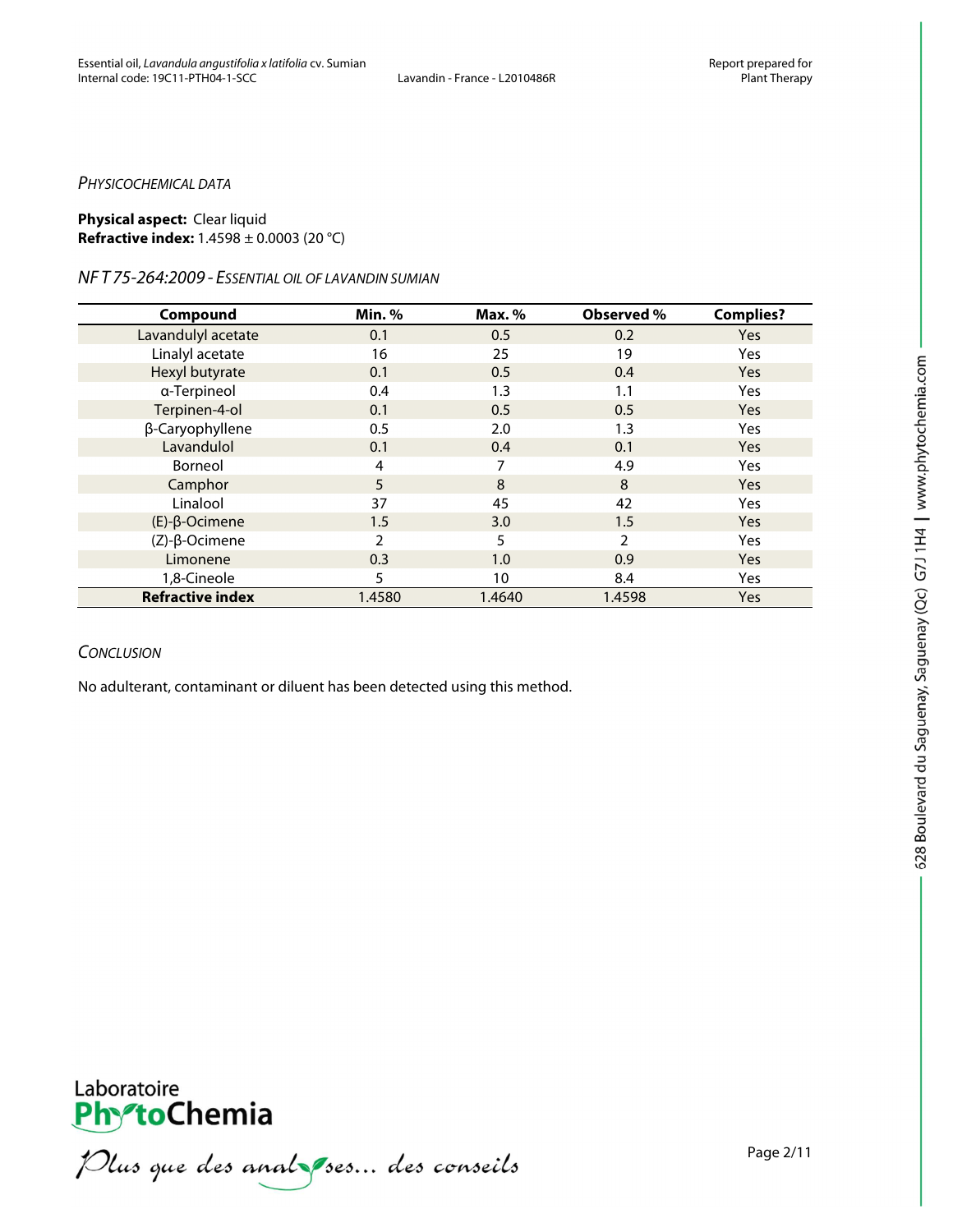#### *ANALYSIS SUMMARY*

| Identification                   | DB-5 (%)     | <b>DB-WAX (%)</b> | <b>Classe</b>         |
|----------------------------------|--------------|-------------------|-----------------------|
| 2-Methyl-3-buten-2-ol            | 0.01         | 0.01              | Aliphatic alcohol     |
| Isovaleral                       | tr           | tr                | Aliphatic aldehyde    |
| 2-Methylbutyral                  | tr           | tr                | Aliphatic aldehyde    |
| Toluene                          | tr           | 0.01              | Simple phenolic       |
| Methyl hexyl ether               | 0.03         | 0.03              | Aliphatic ether       |
| (2E)-Hexenal                     | 0.01         | $8.37*$           | Aliphatic aldehyde    |
| (3Z)-Hexenol                     | 0.06         | 0.07              | Aliphatic alcohol     |
| Hexanol                          | 0.08         | 0.08              | Aliphatic alcohol     |
| <b>Tricyclene</b>                | 0.02         | 0.02              | Monoterpene           |
| α-Thujene                        | 0.02         | 0.02              | Monoterpene           |
| a-Pinene                         | 0.36         | 0.36              | Monoterpene           |
| Camphene                         | $0.30*$      | 0.28              | Monoterpene           |
| a-Fenchene                       | $[0.30]^{*}$ | 0.02              | Monoterpene           |
| β-Pinene                         | $0.48*$      | 0.38              | Monoterpene           |
| Sabinene                         | $[0.48]^{*}$ | 0.10              | Monoterpene           |
| Octen-3-ol                       | 0.15         | 0.15              | Aliphatic alcohol     |
| Octan-3-one                      | $0.97*$      | $2.40*$           | Aliphatic ketone      |
| 6-Methyl-5-hepten-2-one          | $[0.97]^{*}$ | 0.01              | Aliphatic ketone      |
| Myrcene                          | 0.59         | 0.58              | Monoterpene           |
| <b>Butyl butyrate</b>            | 0.01         | 0.01              | Aliphatic ester       |
| Octan-3-ol                       | 0.07         | 0.06              | Aliphatic alcohol     |
| a-Phellandrene                   | $0.08*$      | 0.04              | Monoterpene           |
| Pseudolimonene                   | $[0.08]^{*}$ | 0.02              | Monoterpene           |
| (3Z)-Hexenyl acetate             | $0.06*$      |                   | Aliphatic ester       |
| cis-Dehydroxylinalool oxide      | $[0.06]$ *   | 0.14              | Monoterpenic ether    |
| ∆3-Carene                        | $[0.06]$ *   | 0.03              | Monoterpene           |
| a-Terpinene                      | 0.03         | 0.02              | Monoterpene           |
| Hexyl acetate                    | 0.12         | $0.30*$           | Aliphatic ester       |
| ortho-Cymene                     | 0.01         | $0.20*$           | Simple phenolic       |
| para-Cymene                      | 0.20         | $[0.20]^{*}$      | Monoterpene           |
| 1,8-Cineole                      | $9.31*$      | $[8.37]^{*}$      | Monoterpenic ether    |
| Limonene                         | $[9.31]$ *   | 0.93              | Monoterpene           |
| $(Z)-\beta$ -Ocimene             | 2.17         | $2.21*$           | Monoterpene           |
| $(E)-\beta$ -Ocimene             | 1.46         | $[2.40]^{*}$      | Monoterpene           |
| γ-Terpinene                      | 0.17         | $[2.21]$ *        | Monoterpene           |
| cis-Sabinene hydrate             | 0.09         | $0.23*$           | Monoterpenic alcohol  |
| cis-Linalool oxide (fur.)        | 0.12         | 0.13              | Monoterpenic alcohol  |
| Octanol                          | 0.02         | $[61.19]$ *       | Aliphatic alcohol     |
| a-Pinene oxide analog            | 0.07         | $0.19*$           | Monoterpenic ether    |
| Terpinolene                      | $0.34*$      | $[0.30]^{*}$      | Monoterpene           |
| trans-Linalool oxide (fur.)      | $[0.34]$ *   | $[0.23]$ *        | Monoterpenic alcohol  |
| trans-Sabinene hydrate           | 0.04         | 0.04              | Monoterpenic alcohol  |
| Linalool                         | 42.28        | $61.19*$          | Monoterpenic alcohol  |
| (Z)-6-Methyl-3,5-heptadien-2-one | 0.12         | $[61.19]$ *       | Aliphatic ketone      |
| Octen-3-yl acetate               | 0.04         | 0.21              | Aliphatic ester       |
| a-Campholenal                    | $0.23*$      | $[0.23]$ *        | Monoterpenic aldehyde |
| Unknown                          | $[0.23]^{*}$ | 0.04              | Unknown               |
| allo-Ocimene                     | 0.01         | 0.05              | Monoterpene           |

# Laboratoire<br>**Phy<sup>s</sup>toChemia**

Plus que des analzes... des conseils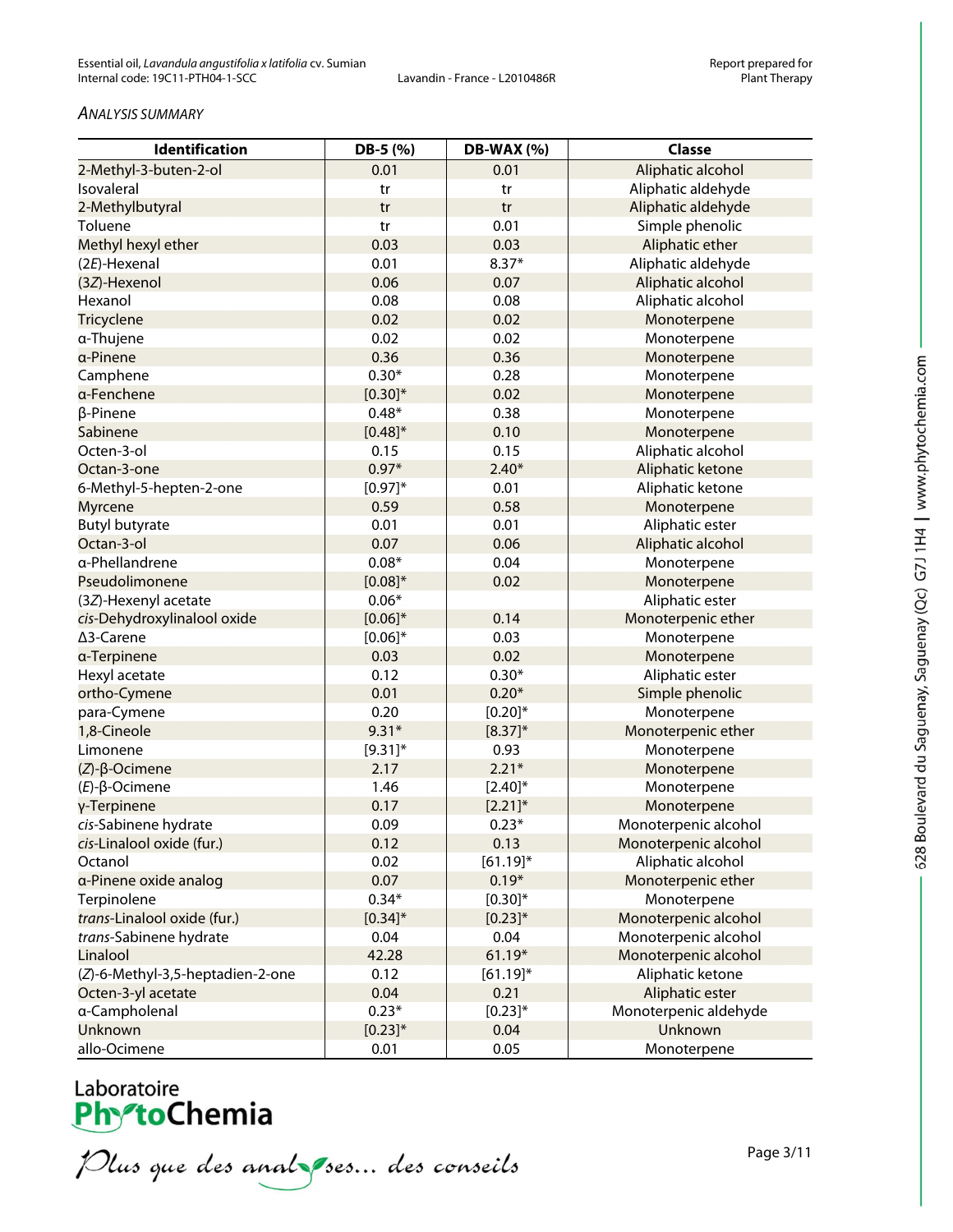Essential oil, *Lavandula angustifolia x latifolia* cv. Sumian **Report prepared for and the sential oil** and the port prepared for context and the rance - L2010486R and the rance of the report prepared for context plant Th Internal code: 19C11-PTH04-1-SCC

| Camphor                      | 7.55         | 7.46         | Monoterpenic ketone    |
|------------------------------|--------------|--------------|------------------------|
| Camphene hydrate             | 0.06         | $1.56*$      | Monoterpenic alcohol   |
| Nerol oxide                  | $0.27*$      | 0.02         | Aliphatic ether        |
| Hexyl isobutyrate            | $[0.27]^{*}$ | $[0.19]$ *   | Aliphatic ester        |
| δ-Terpineol                  | $5.25*$      | $0.40*$      | Monoterpenic alcohol   |
| Borneol                      | $[5.25]^{*}$ | $6.23*$      | Monoterpenic alcohol   |
| Lavandulol                   | 0.08         | $[0.40]$ *   | Monoterpenic alcohol   |
| (3E,5Z)-Undeca-1,3,5-triene  | $0.49*$      | 0.01         | Alkene                 |
| Terpinen-4-ol                | $[0.49]^{*}$ | 0.47         | Monoterpenic alcohol   |
| Cryptone                     | 0.01         | 0.01         | Normonoterpenic ketone |
| para-Cymen-8-ol              | 0.10         | $0.30*$      | Monoterpenic alcohol   |
| a-Terpineol                  | $1.06*$      | $[6.23]$ *   | Monoterpenic alcohol   |
| Myrtenal                     | $[1.06]^{*}$ | 0.01         | Monoterpenic aldehyde  |
| Hexyl butyrate               | 0.36         | 0.36         | Aliphatic ester        |
| Verbenone                    | 0.02         | 0.01         | Monoterpenic ketone    |
| Octyl acetate                | 0.03         | 0.04         | Aliphatic ester        |
| <b>Bornyl formate</b>        | 0.12         | $[61.19]$ *  | Monoterpenic ester     |
| Nerol                        | 0.13         | $0.15*$      | Monoterpenic alcohol   |
| Hexyl 2-methylbutyrate       | 0.06         | 0.04         | Aliphatic ester        |
| Neral                        | 0.06         | $[0.40]$ *   | Monoterpenic aldehyde  |
| Hexyl isovalerate            | 0.06         | 0.09         | Aliphatic ester        |
| Geraniol                     | 19.15*       | $[0.30]^{*}$ | Monoterpenic alcohol   |
| Linalyl acetate              | $[19.15]$ *  | $[61.19]$ *  | Monoterpenic ester     |
| Geranial                     | 0.03         | $0.06*$      | Monoterpenic aldehyde  |
| Lavandulyl acetate           | 0.22         | 0.22         | Monoterpenic ester     |
| Hexyl tiglate                | 0.14         | 0.14         | Aliphatic ester        |
| <b>Hodiendiol derivative</b> | 0.01         | 0.02         | Oxygenated monoterpene |
| Unknown                      | 0.01         | $[0.15]^{*}$ | Oxygenated monoterpene |
| Unknown                      | 0.01         | 0.02         | Oxygenated monoterpene |
| Neryl acetate                | 0.28         | 0.31         | Monoterpenic ester     |
| a-Copaene                    | 0.04         | 0.03         | Sesquiterpene          |
| β-Bourbonene                 | 0.02         | 0.02         | Sesquiterpene          |
| Geranyl acetate              | 0.46         | $0.48*$      | Monoterpenic ester     |
| a-Funebrene                  | $0.05*$      | $0.02*$      | Sesquiterpene          |
| 7-epi-Sesquithujene          | $[0.05]$ *   | $[0.02]*$    | Sesquiterpene          |
| Hexyl hexanoate              | $[0.05]^{*}$ | 0.03         | Aliphatic ester        |
| Sesquithujene                | 0.05         | $[61.19]$ *  | Sesquiterpene          |
| β-Caryophyllene              | $1.52*$      | $[1.56]^{*}$ | Sesquiterpene          |
| cis-a-Bergamotene            | $[1.52]^{*}$ | 0.10         | Sesquiterpene          |
| a-Santalene                  | $[1.52]^{*}$ | 0.08         | Sesquiterpene          |
| Lavandulyl isobutyrate       | 0.12         | 0.13         | Monoterpenic ester     |
| Coumarin                     | 0.02         | 0.13         | Coumarin               |
| trans-a-Bergamotene          | 0.05         | $[1.56]^{*}$ | Sesquiterpene          |
| cis-β-Bergamotene?           | 0.03         |              | Sesquiterpene          |
| a-Humulene                   | 0.10         | 0.13         | Sesquiterpene          |
| Lavandulyl butyrate?         | 0.02         | $[0.48]^{*}$ | Monoterpenic ester     |
| $(E)$ - $\beta$ -Farnesene   | 0.35         | $[0.40]$ *   | Sesquiterpene          |
| Dauca-5,8-diene?             | 0.03         | 0.07         | Sesquiterpene          |
| Germacrene D                 | 0.22         | 0.21         | Sesquiterpene          |
| trans-β-Bergamotene          | 0.02         | 0.03         | Sesquiterpene          |
| Isodaucene                   | 0.04         | 0.03         | Sesquiterpene          |
| a-Muurolene                  | 0.02         | 0.02         | Sesquiterpene          |

Plus que des analzes... des conseils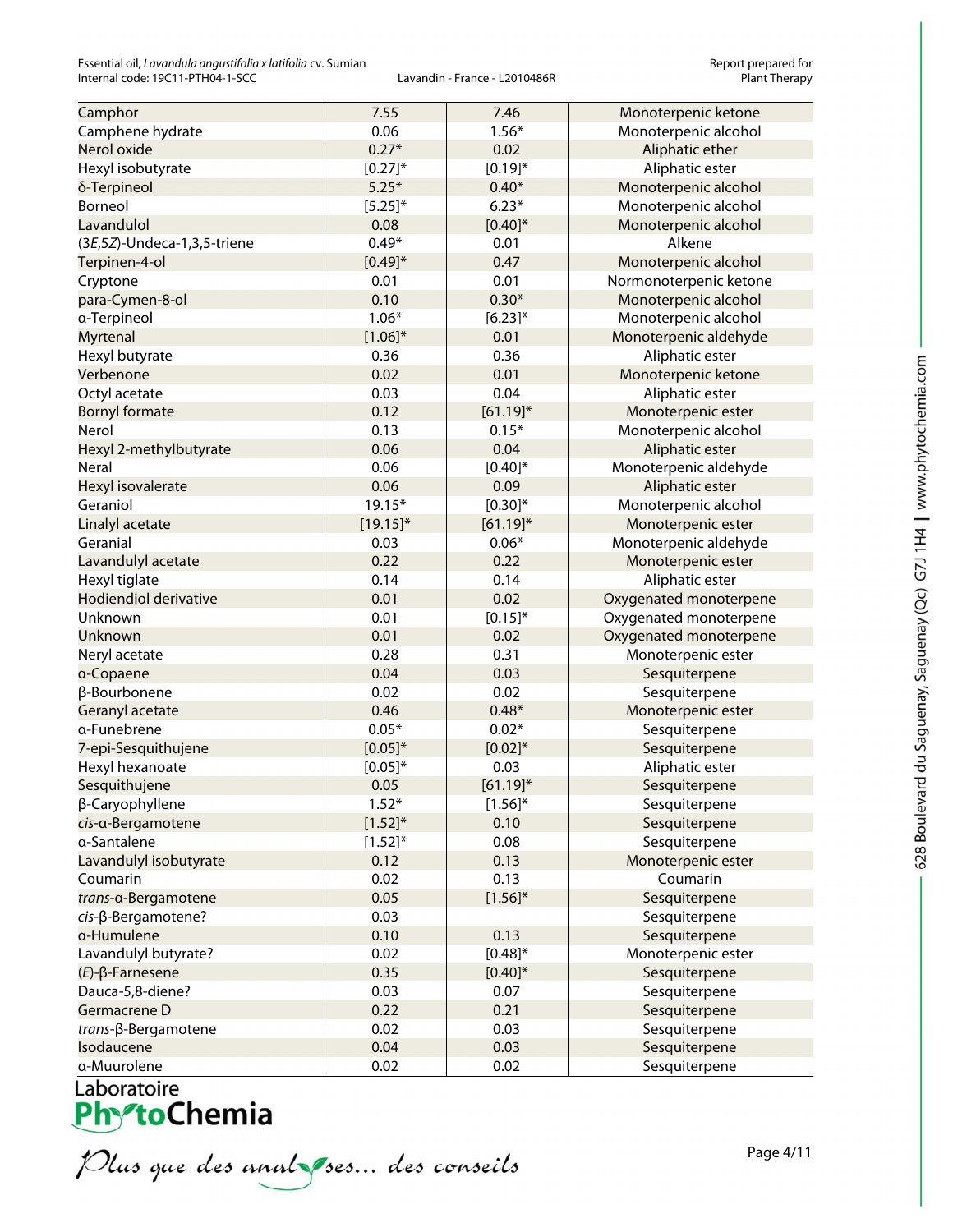Essential oil, *Lavandula angustifolia x latifolia* cv. Sumian **Report prepared for example for the port prepared for**<br>Internal code: 19C11-PTH04-1-SCC **Report prepared for the rational code:** 19C11-PTH04-1-SCC **Report Pla** Internal code: 19C11-PTH04-1-SCC

| <b>Total identified</b>    | 99.18%       | 98.72%       |                        |
|----------------------------|--------------|--------------|------------------------|
| a-Bisabolol                | 0.06         | 0.07         | Sesquiterpenic alcohol |
| τ-Cadinol                  | 0.05         | 0.05         | Sesquiterpenic alcohol |
| Caryophyllene oxide isomer | $[0.06]^{*}$ | 0.01         | Sesquiterpenic ether   |
| Caryophyllene oxide        | $0.06*$      | 0.05         | Sesquiterpenic ether   |
| Isocaryophyllene epoxide B | 0.01         | 0.01         | Sesquiterpenic ether   |
| β-Sesquiphellandrene       | $[0.04]$ *   | $[0.07]^{*}$ | Sesquiterpene          |
| δ-Cadinene                 | $0.04*$      | 0.05         | Sesquiterpene          |
| $v$ -Cadinene              | $[0.15]$ *   | 0.13         | Sesquiterpene          |
| Lavandulyl isovalerate     | $0.15*$      | $0.07*$      | Monoterpenic ester     |
| β-Bisabolene               | 0.02         | $[0.06]$ *   | Sesquiterpene          |

\*: Two or more compounds are coeluting on this column

[xx]: Duplicate percentage due to coelutions, not taken account in the identified total

tr: The compound has been detected below 0.005% of total signal.

Note: no correction factor was applied



Plus que des analzes... des conseils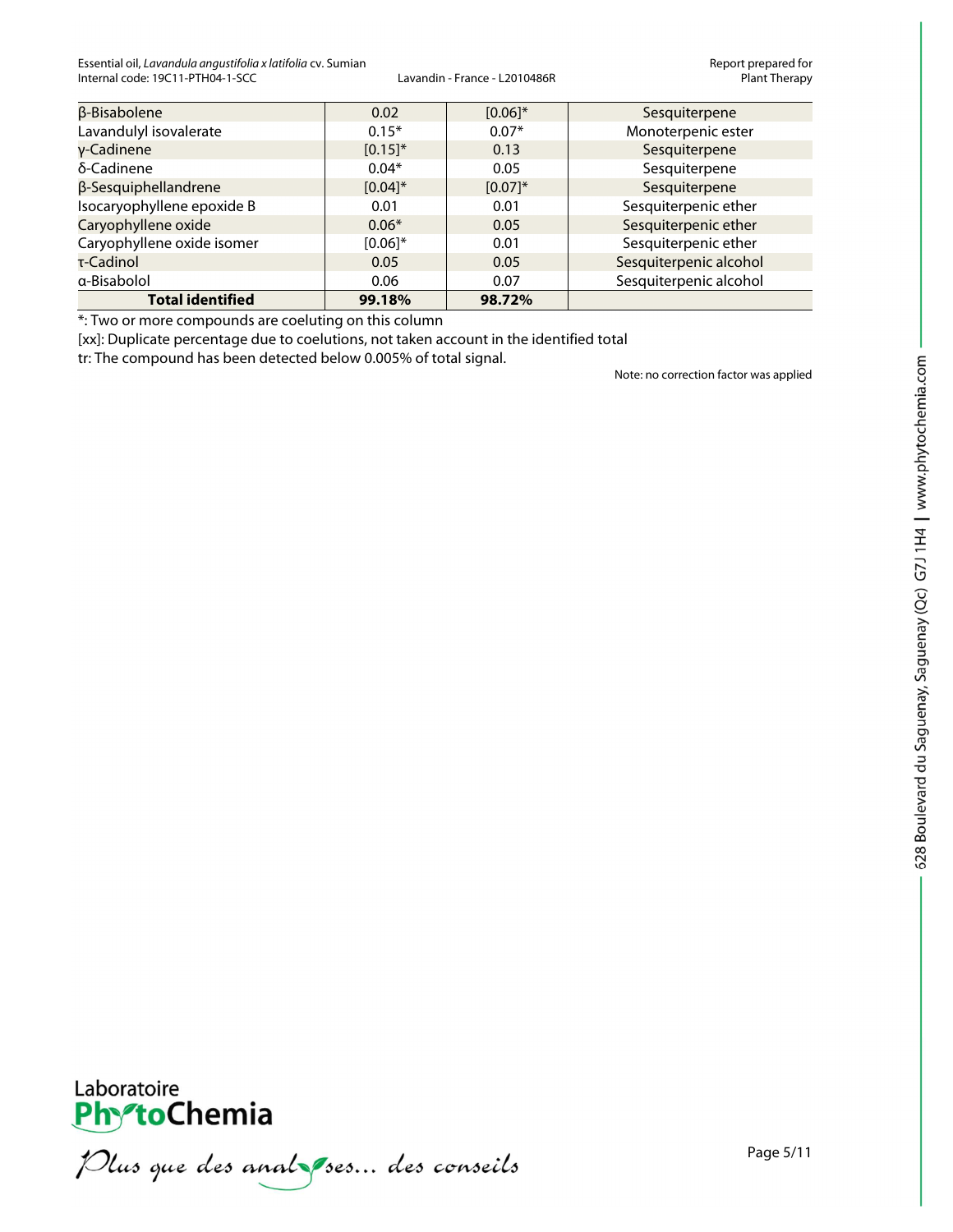## This page was intentionally left blank. The following pages present the complete data of the analysis.



Plus que des analzes... des conseils

Page 6/11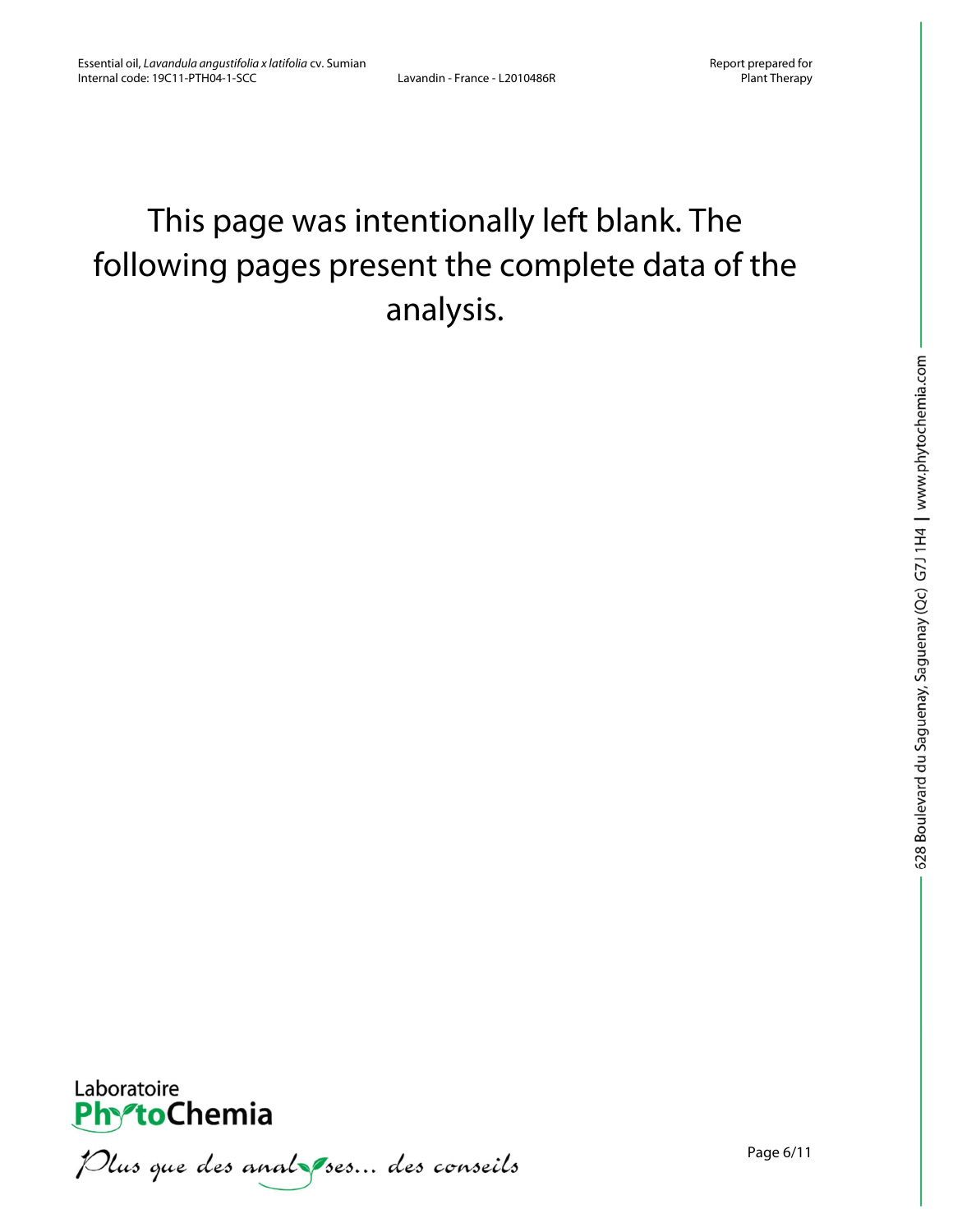

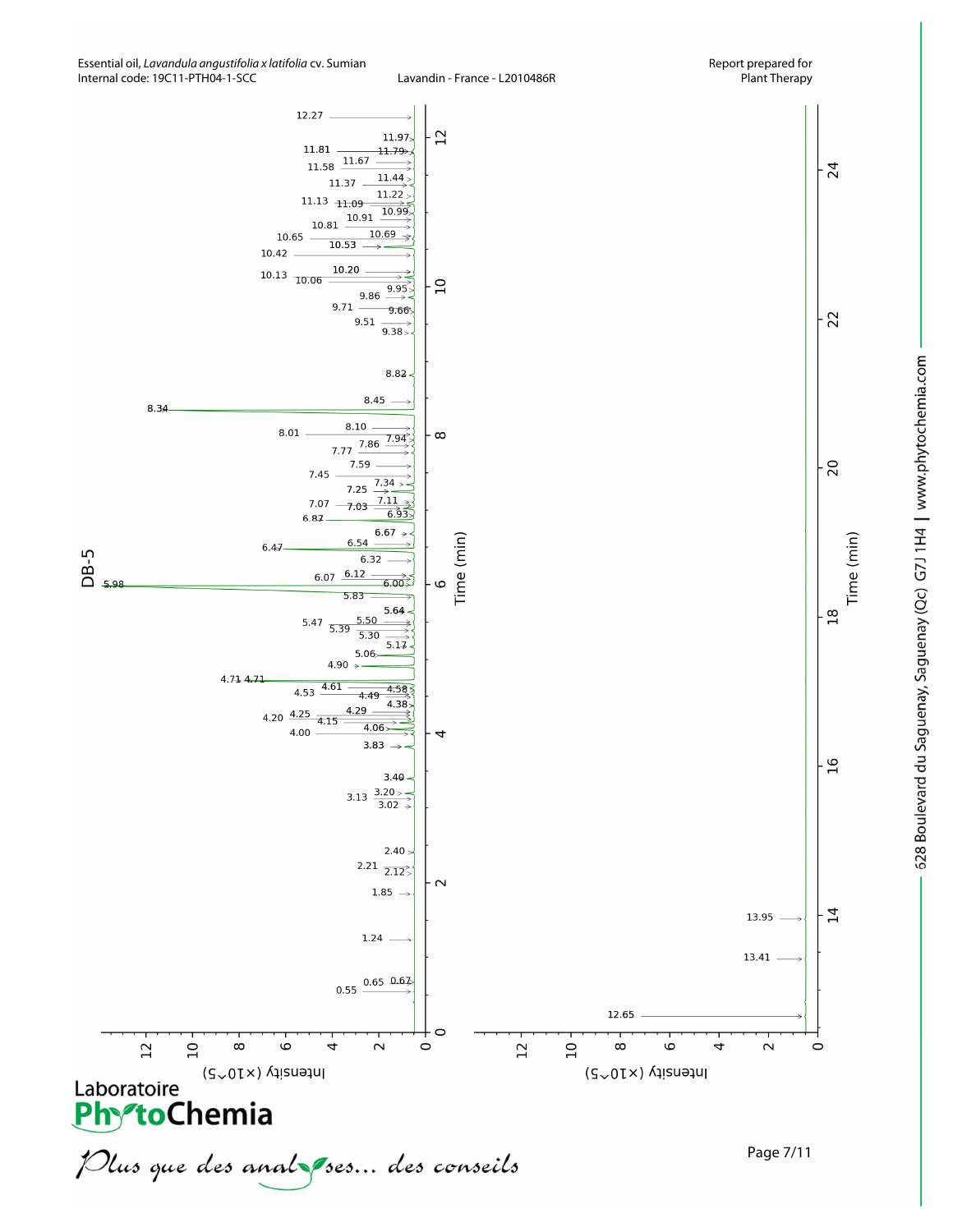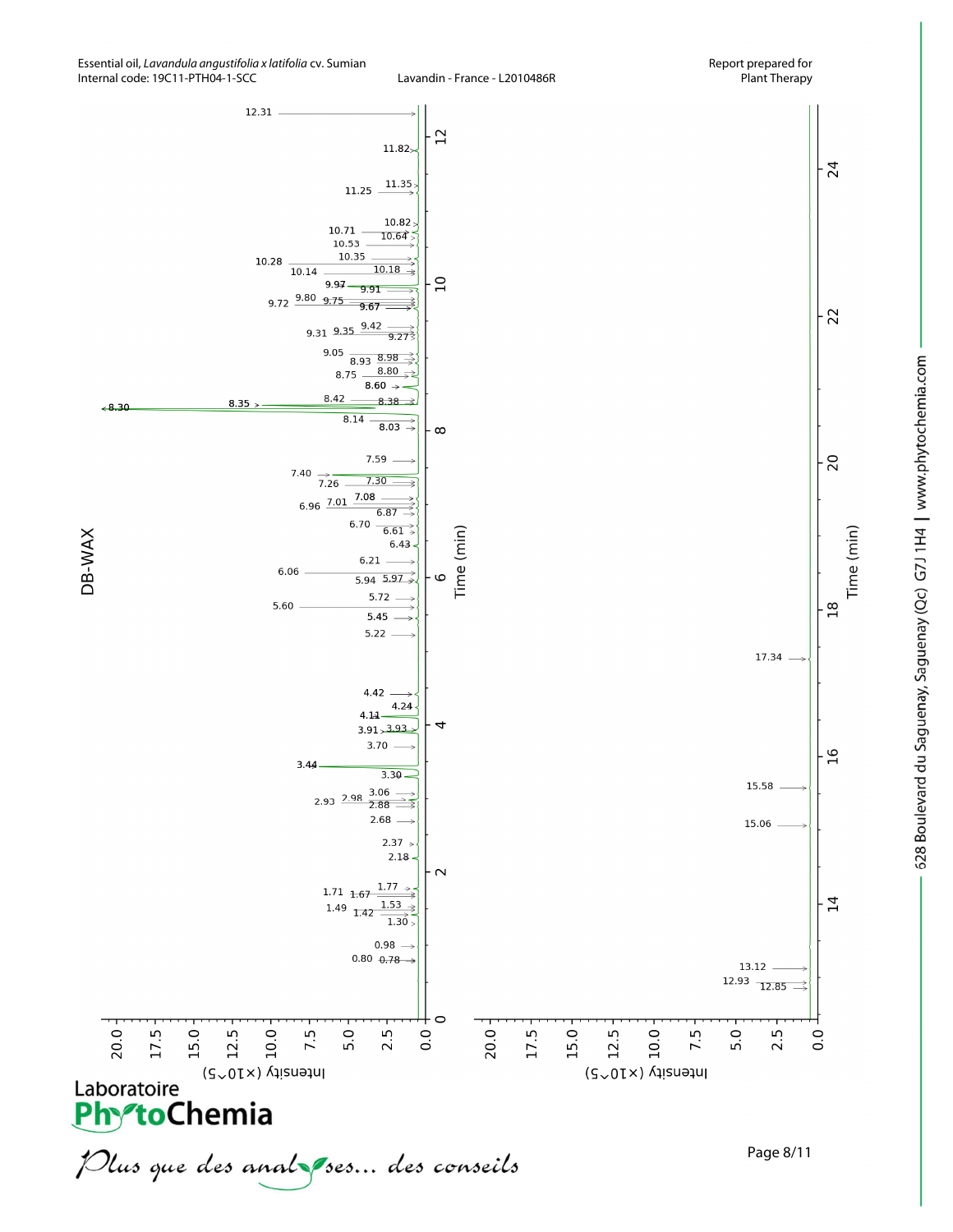#### *FULL ANALYSIS DATA*

| Identification                     | <b>Column DB-5</b> |      |        | <b>Column DB-WAX</b> |      |         |
|------------------------------------|--------------------|------|--------|----------------------|------|---------|
|                                    | R.T                | R.I  | $\%$   | R.T                  | R.I  | $\%$    |
| 2-Methyl-3-buten-<br>$2$ -ol       | 0.54               | 608  | 0.01   | 1.67                 | 1017 | 0.01    |
| <b>Isovaleral</b>                  | 0.65               | 642  | tr     | 0.80                 | 890  | tr      |
| 2-Methylbutyral                    | 0.67               | 648  | tr     | 0.78                 | 883  | tr      |
| Toluene                            | 1.24               | 757  | tr     | 1.53                 | 1003 | 0.01    |
| Methyl hexyl ether                 | 1.85               | 825  | 0.03   | 0.98                 | 921  | 0.03    |
| (2E)-Hexenal                       | 2.12               | 847  | 0.01   | $3.44*$              | 1169 | 8.37    |
| (3Z)-Hexenol                       | 2.21               | 854  | 0.06   | 5.97                 | 1352 | 0.07    |
| Hexanol                            | 2.40               | 870  | 0.08   | 5.60                 | 1326 | 0.08    |
| Tricyclene                         | 3.02               | 917  | 0.02   | 1.30                 | 972  | 0.02    |
| a-Thujene                          | 3.13               | 924  | 0.02   | 1.49                 | 999  | 0.02    |
| a-Pinene                           | 3.20               | 929  | 0.36   | 1.42                 | 992  | 0.36    |
| Camphene                           | $3.40*$            | 942  | 0.30   | 1.77                 | 1027 | 0.28    |
| a-Fenchene                         | $3.40*$            | 942  | [0.30] | 1.71                 | 1020 | 0.02    |
| β-Pinene                           | $3.83*$            | 970  | 0.48   | 2.18                 | 1067 | 0.38    |
| Sabinene                           | $3.83*$            | 970  | [0.48] | 2.37                 | 1085 | 0.10    |
| Octen-3-ol                         | 4.00               | 981  | 0.15   | 6.96                 | 1424 | 0.15    |
| Octan-3-one                        | $4.06*$            | 986  | 0.97   | $4.11*$              | 1219 | 2.40    |
| 6-Methyl-5-hepten-<br>2-one        | $4.06*$            | 986  | [0.97] | 5.22                 | 1299 | 0.01    |
| Myrcene                            | 4.15               | 991  | 0.59   | 2.98                 | 1134 | 0.58    |
| <b>Butyl butyrate</b>              | 4.20               | 994  | 0.01   | 3.70                 | 1189 | 0.01    |
| Octan-3-ol                         | 4.25               | 998  | 0.07   | 6.22                 | 1370 | 0.06    |
| a-Phellandrene                     | $4.29*$            | 1001 | 0.08   | 2.88                 | 1126 | 0.04    |
| Pseudolimonene                     | $4.29*$            | 1001 | [0.08] | 2.93                 | 1130 | 0.02    |
| (3Z)-Hexenyl<br>acetate            | $4.38*$            | 1006 | 0.06   |                      |      |         |
| cis-<br>Dehydroxylinalool<br>oxide | $4.38*$            | 1006 | [0.06] | 3.93                 | 1206 | 0.14    |
| ∆3-Carene                          | $4.38*$            | 1006 | [0.06] | 2.68                 | 1111 | 0.03    |
| a-Terpinene                        | 4.49               | 1014 | 0.03   | 3.06                 | 1140 | 0.02    |
| Hexyl acetate                      | 4.53               | 1016 | 0.12   | $4.42*$              | 1241 | 0.30    |
| ortho-Cymene                       | 4.58               | 1019 | 0.01   | $4.24*$              | 1228 | 0.20    |
| para-Cymene                        | 4.61               | 1021 | 0.20   | $4.24*$              | 1228 | [0.20]  |
| 1,8-Cineole                        | $4.71*$            | 1027 | 9.31   | $3.44*$              | 1169 | [8.37]  |
| Limonene                           | $4.71*$            | 1027 | [9.31] | 3.30                 | 1158 | 0.93    |
| $(Z)-\beta$ -Ocimene               | 4.90               | 1040 | 2.17   | $3.91*$              | 1204 | 2.21    |
| $(E)$ - $\beta$ -Ocimene           | 5.06               | 1049 | 1.46   | $4.11*$              | 1219 | [2.40]  |
| γ-Terpinene                        | 5.17               | 1056 | 0.17   | $3.91*$              | 1204 | [2.21]  |
| cis-Sabinene<br>hydrate            | 5.30               | 1064 | 0.09   | $7.08*$              | 1433 | 0.23    |
| cis-Linalool oxide<br>(fur.)       | 5.39               | 1070 | 0.12   | 6.70                 | 1405 | 0.13    |
| Octanol                            | 5.47               | 1075 | 0.02   | $8.35*$ †            | 1528 | [61.19] |
| a-Pinene oxide<br>analog           | 5.50               | 1078 | 0.07   | $5.45*$              | 1315 | 0.19    |
| Terpinolene                        | $5.64*$            | 1086 | 0.34   | $4.42*$              | 1241 | [0.30]  |

Plus que des analzes... des conseils

Page 9/11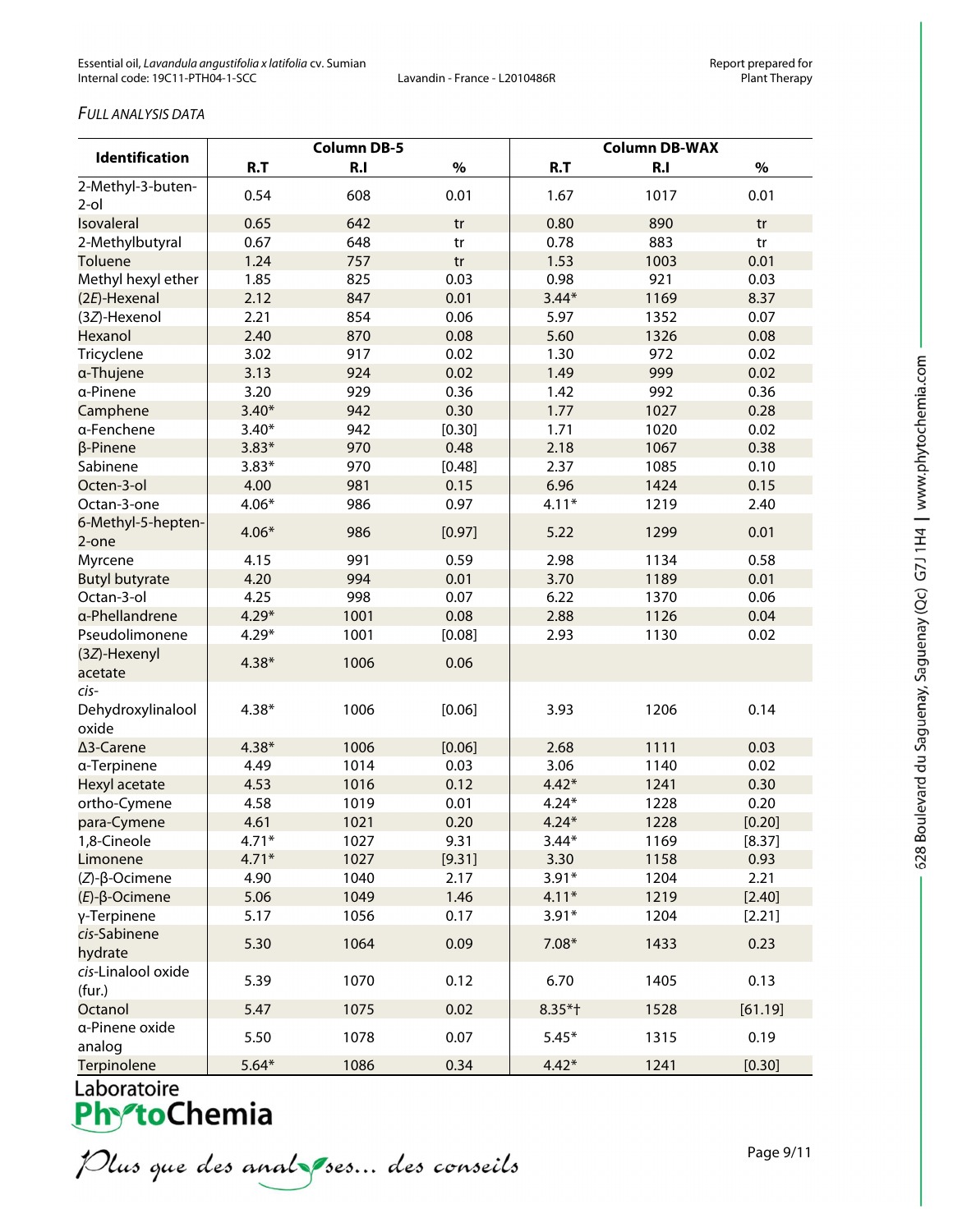Essential oil, *Lavandula angustifolia x latifolia* cv. Sumian **Report prepared for and the sential oil** and the port prepared for context prepared for the rangustifolia x latifolia cv. Sumian Lavandin - France - L2010486R Internal code: 19C11-PTH04-1-SCC

| trans-Linalool oxide<br>(fur.)                                                      | $5.64*$ | 1086 | [0.34]  | $7.08*$   | 1433 | [0.23]  |
|-------------------------------------------------------------------------------------|---------|------|---------|-----------|------|---------|
| trans-Sabinene<br>hydrate                                                           | 5.83    | 1098 | 0.04    | 8.14      | 1512 | 0.04    |
| Linalool                                                                            | 5.98    | 1108 | 42.28   | $8.30*$ † | 1524 | 61.19   |
| (Z)-6-Methyl-3,5-<br>heptadien-2-one                                                | 6.00    | 1108 | 0.12    | $8.35*$ † | 1528 | [61.19] |
| Octen-3-yl acetate                                                                  | 6.07    | 1114 | 0.04    | 5.94      | 1350 | 0.21    |
| a-Campholenal                                                                       | $6.12*$ | 1117 | 0.23    | $7.08*$   | 1433 | [0.23]  |
| Unknown [m/z 82,<br>81 (72), 43 (64), 54<br>$(32), 41 (20)$ ]                       | $6.12*$ | 1117 | [0.23]  | 9.80      | 1642 | 0.04    |
| allo-Ocimene                                                                        | 6.32    | 1129 | 0.01    | 5.72      | 1334 | 0.05    |
| Camphor                                                                             | 6.47    | 1139 | 7.55    | 7.40      | 1457 | 7.46    |
| Camphene hydrate                                                                    | 6.54    | 1143 | 0.06    | $8.60*$   | 1547 | 1.56    |
| Nerol oxide                                                                         | $6.68*$ | 1152 | 0.27    | 7.01      | 1428 | 0.02    |
| Hexyl isobutyrate                                                                   | $6.68*$ | 1152 | [0.27]  | $5.45*$   | 1315 | [0.19]  |
| δ-Terpineol                                                                         | $6.87*$ | 1165 | 5.25    | $9.67*$   | 1632 | 0.40    |
| <b>Borneol</b>                                                                      | $6.87*$ | 1165 | [5.25]  | 9.98*     | 1656 | 6.23    |
| Lavandulol                                                                          | 6.93    | 1169 | 0.08    | $9.67*$   | 1632 | [0.40]  |
| $(3E, 5Z)$ -Undeca-<br>1,3,5-triene                                                 | $7.03*$ | 1175 | 0.49    | 6.06      | 1359 | 0.01    |
| Terpinen-4-ol                                                                       | $7.03*$ | 1175 | [0.49]  | 8.75      | 1559 | 0.47    |
| Cryptone                                                                            | 7.07    | 1178 | 0.01    | 9.31      | 1603 | 0.01    |
| para-Cymen-8-ol                                                                     | 7.11    | 1181 | 0.10    | $11.82*$  | 1811 | 0.30    |
| a-Terpineol                                                                         | $7.25*$ | 1190 | 1.06    | $9.98*$   | 1656 | [6.23]  |
| Myrtenal                                                                            | $7.25*$ | 1190 | [1.06]  | 8.80      | 1563 | 0.01    |
| Hexyl butyrate                                                                      | 7.34    | 1196 | 0.36    | 6.43      | 1385 | 0.36    |
| Verbenone                                                                           | 7.45    | 1203 | 0.02    | 9.75      | 1638 | 0.01    |
| Octyl acetate                                                                       | 7.59    | 1212 | 0.03    | 7.26      | 1446 | 0.04    |
| Bornyl formate                                                                      | 7.77    | 1224 | 0.12    | 8.30*†    | 1524 | [61.19] |
| Nerol                                                                               | 7.86    | 1230 | 0.13    | $11.25*$  | 1762 | 0.15    |
| Hexyl 2-<br>methylbutyrate                                                          | 7.94    | 1236 | 0.06    | 6.61      | 1398 | 0.04    |
| <b>Neral</b>                                                                        | 8.01    | 1241 | 0.06    | $9.67*$   | 1632 | [0.40]  |
| Hexyl isovalerate                                                                   | 8.10    | 1246 | 0.06    | 6.87      | 1418 | 0.09    |
| Geraniol                                                                            | $8.34*$ | 1263 | 19.15   | $11.82*$  | 1811 | [0.30]  |
| Linalyl acetate                                                                     | $8.34*$ | 1263 | [19.15] | $8.35*$ † | 1528 | [61.19] |
| Geranial                                                                            | 8.45    | 1271 | 0.03    | 10.28*    | 1681 | 0.06    |
| Lavandulyl acetate                                                                  | 8.82    | 1296 | 0.22    | 8.93      | 1573 | 0.22    |
| Hexyl tiglate                                                                       | 9.38    | 1330 | 0.14    | 9.05      | 1582 | 0.14    |
| Hodiendiol<br>derivative                                                            | 9.51    | 1340 | 0.01    | 13.12     | 1927 | 0.02    |
| Unknown [m/z 43,<br>79 (47), 71 (31), 94<br>(27), 81 (23), 41<br>(22) 197(0)]       | 9.66    | 1350 | 0.01    | $11.25*$  | 1762 | [0.15]  |
| Unknown [m/z 43,<br>79 (46), 71 (30), 94<br>$(25)$ , 41 $(23)$ , 81<br>(21) 197(0)] | 9.71    | 1354 | 0.01    | 11.34     | 1770 | 0.02    |
| Neryl acetate                                                                       | 9.86    | 1364 | 0.28    | 10.35     | 1686 | 0.31    |
|                                                                                     |         |      |         |           |      |         |

Plus que des analzes... des conseils

Page 10/11